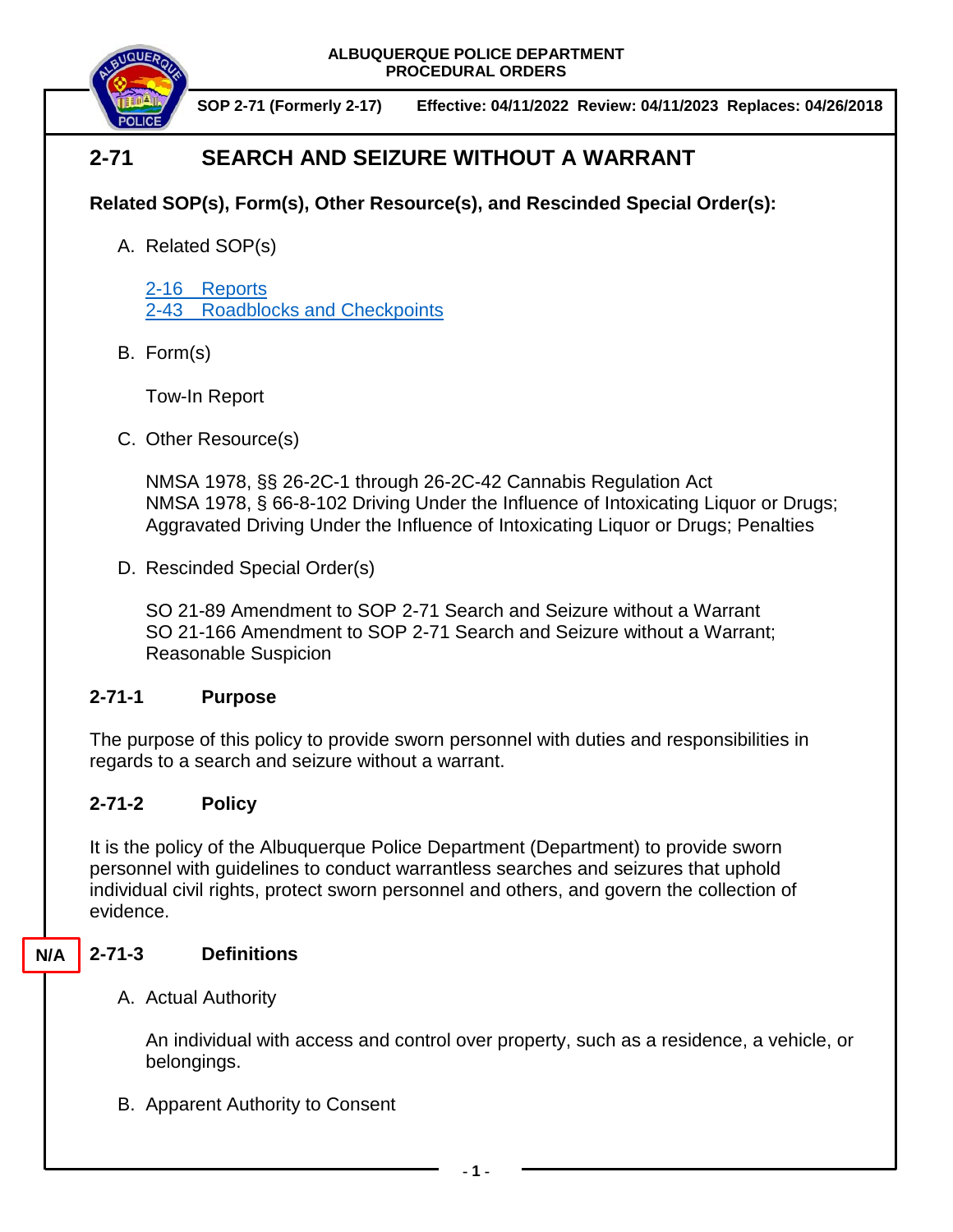

**SOP 2-71 (Formerly 2-17) Effective: 04/11/2022 Review: 04/11/2023 Replaces: 04/26/2018**

When an individual appears to have access and control over property, but in fact does not.

C. Common Authority

Mutual use of the property by persons generally having joint access or control for most purposes.

D. Community Caretaker

An officer may stop a vehicle or enter a premises without a warrant or reasonable suspicion when the officer has specific articulable safety concerns that an individual might be in physical distress or danger, or that the individual needs assistance. Such encounters must be done in good faith without the intent of coercion or detention.

E. Consensual Encounter

An encounter between an officer and a community member in which the community member reasonably believes they are free to leave. Without reasonable suspicion or probable cause, an officer must allow an individual to leave.

F. Consent

A voluntary statement, verbal or written, giving sworn personnel permission to search a person, premises, vehicles, or items. Consent may be withdrawn at any time.

G. Curtilage

Any land or building immediately adjacent to a dwelling that is directly connected or in close proximity to the dwelling.

H. Emergency Assistance

An officer may conduct a warrantless search of a home where the officer has objectively reasonable grounds to believe that there is an emergency and an immediate need for officer assistance for the protection of life or property. The officer's search must not be primarily motivated by an intent to arrest an individual nor to seize evidence. The officer's motivation for the intrusion must be based on a strong sense of an emergency. There must be some reasonable basis, approximating probable cause, to associate the emergency with the area or place to be searched.

I. Exigent Circumstances

An emergency situation(s) requiring swift action to prevent imminent danger to life, to forestall the imminent escape of an individual, or the destruction of evidence.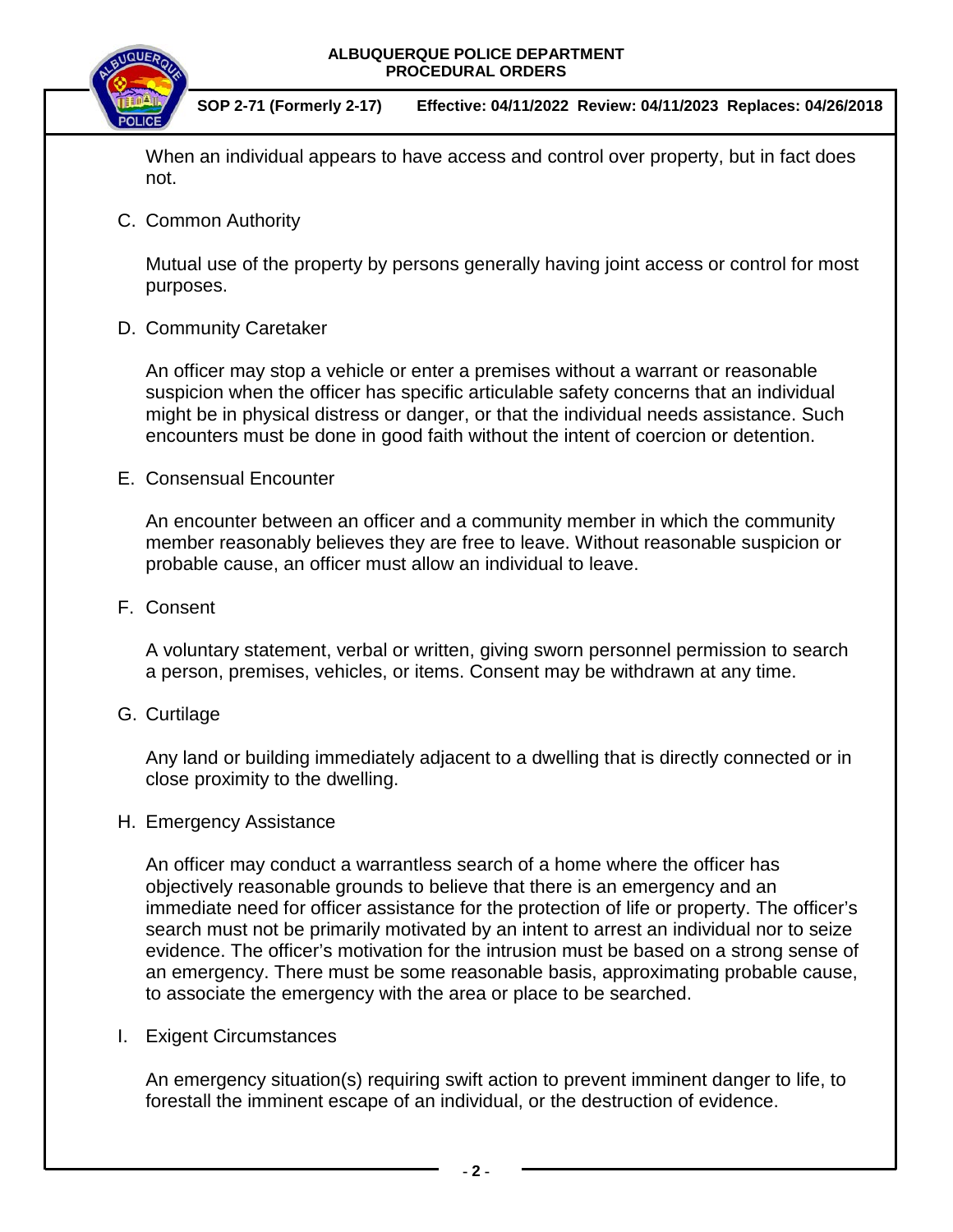

**SOP 2-71 (Formerly 2-17) Effective: 04/11/2022 Review: 04/11/2023 Replaces: 04/26/2018**

# J. Inventory Search

A search of an individual or vehicle to protect and safeguard an individual's property, provide for the safety of the officer and others, and protect the Department against claims or lawsuits for loss or destruction of private property.

K. Pat-Down (Terry Frisk)

A "frisk" or feeling of the outer garments of an individual with the sole purpose of detecting a weapon, allowing the officer to conduct a brief field interview without the threat of violence. A "frisk" or pat-down may be conducted only if the officer has reasonable suspicion the individual is armed and dangerous.

L. Plain-Feel

The principle that allows an officer to further inspect an object discovered during a lawful pat-down when the officer has reasonable suspicion to believe the object is contraband or the object is a weapon and the individual is dangerous.

If, during a lawful pat down of outer clothing, the officer feels an object that is immediately apparent to be a weapon or contraband, or evidence of a crime, the officer may search for the object and seize it. The plain-feel of the object provides probable cause for the search and seizure.

## M. Probable Cause

1. Probable Cause to Arrest (Seize)

When facts and circumstances within an officer's knowledge, or, on which an officer has reasonably trustworthy information, are sufficient to warrant a reasonable person to believe that an offense has been or is being committed by the individual arrested.

- 2. Probable Cause to Search
	- a. When facts and circumstances within an officer's knowledge or, on which an officer has reasonably trustworthy information, are sufficient to warrant a reasonable person to believe that items related to the crime under investigation will be found in the place to be searched.
	- b. The refusal of an individual to provide consent to search a person, premises, or items does not establish probable cause or a reasonable suspicion of criminal activity.
- N. Protective Sweep

A quick and limited search for individuals who might pose a threat to sworn personnel, allowed only during the course of an arrest or immediately after an arrest, of the rooms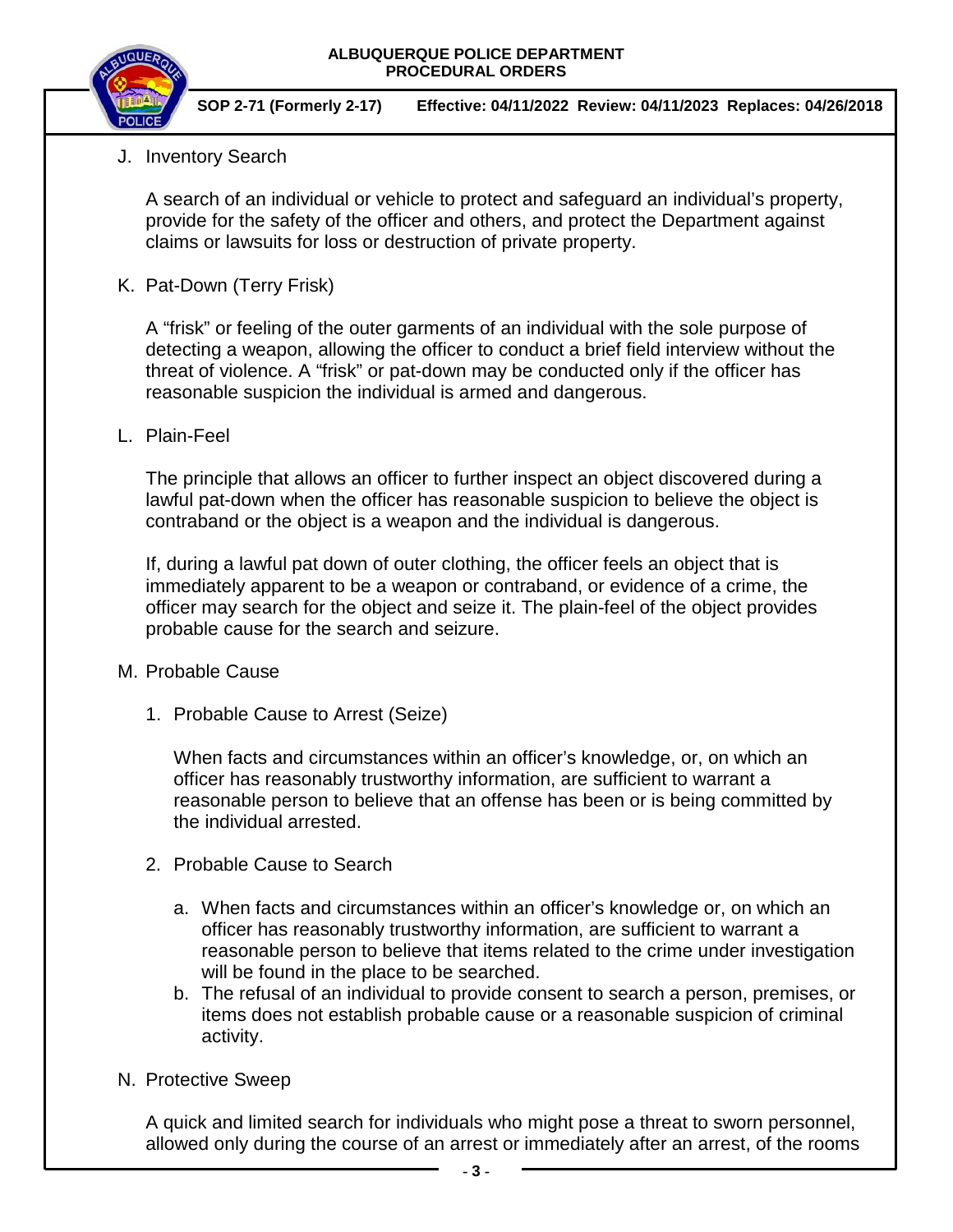



**SOP 2-71 (Formerly 2-17) Effective: 04/11/2022 Review: 04/11/2023 Replaces: 04/26/2018**

immediately adjoining the area of an arrest. The area searched must be large enough to be capable of harboring a person.

O. Real Property

A term applied to land and immovable property on land such as buildings.

- P. Reasonable Suspicion
	- 1. An objectively justifiable suspicion that is based on specific facts or circumstances and that justifies stopping a person thought to be involved in criminal activity at the time. None of the following shall, individually or in combination with each other, constitute reasonable articulable suspicion of a crime and is not a basis to stop, detain, or search a person:
		- a. The odor of cannabis or cannabis extract or of burnt cannabis or cannabis extract;
		- b. The possession of or the suspicion of possession of cannabis without evidence of quantity in excess of two (2) ounces of cannabis, sixteen (16) grams of cannabis extract or eight-hundred (800) milligrams of edible cannabis; or
		- c. The possession of multiple containers of cannabis without evidence of quantity in excess of two (2) ounces of cannabis, sixteen (16) grams of cannabis extract or eight-hundred (800) milligrams of edible cannabis.
	- 2. These limitations shall not apply when sworn personnel are investigating whether a person is operating a vehicle while under the influence of or impaired by alcohol or a drug or any combination thereof in violation of NMSA 1978, Section § 66-8-102.
- Q. Road Block

Intentional obstruction of traffic for the safety of the community.

R. Terry Stop (Field Interview)

The brief detention of an individual who is on foot or in a vehicle that is based on reasonable suspicion that a violation of law has occurred or is occurring. A Terry Stop is for the limited purpose of determining the individual's identity and confirming or dispelling an officer's suspicions.

#### **2-71-4 Procedures**  $6 \overline{)2 - 71 - 4}$

**5**

- A. Authority to Make an Arrest, Search, or Seizure
	- 1. Sworn personnel shall only make arrests, searches, and seizures which they know or should know are lawful and do so in accordance with related Department Standard Operating Procedures (SOP).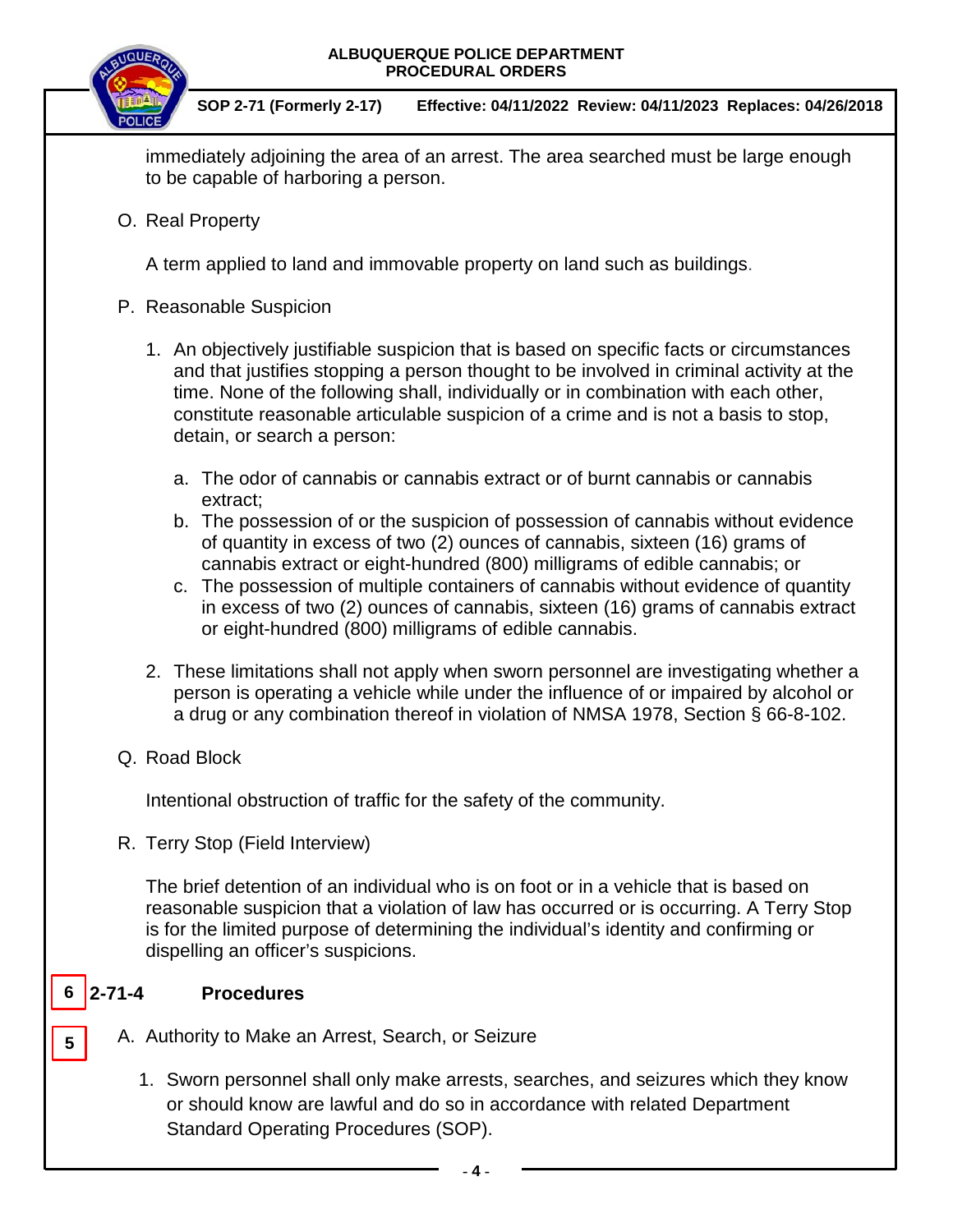

**SOP 2-71 (Formerly 2-17) Effective: 04/11/2022 Review: 04/11/2023 Replaces: 04/26/2018**

- B. Approach and Consensual Encounter
	- 1. An officer may approach an individual without a warrant or reasonable suspicion provided that:
		- a. The approach occurs in public or a place where the officer has a right to be;
		- b. The individual is not violating the law at the time;
		- c. The officer approaches in a non-threatening manner; and
		- d. The individual approached is free to leave or remain silent with no threat of coercion or detention from the officer.
	- 2. An approach as described in this Standard Operating Procedure (SOP) is not to be made for the purposes of running a warrant check, attempting to develop a basis for a Terry Stop, or instigating an event that would create the basis for an arrest, including those instances where an individual appears to be homeless, or to be experiencing symptoms of a mental disorder.
		- a. This does not prevent an officer from assisting such an individual in obtaining medical treatment of that individual's choosing or from otherwise rendering aid to that individual.
- C. Stop and Frisk (Terry Stop)
	- 1. A Terry Stop consists of a brief investigative detention or field interview if there is reasonable suspicion to believe that a crime has occurred or is occurring.
	- 2. No single factor may be sufficient to establish reasonable suspicion for a Terry Stop. The test to be applied is whether all facts under the totality of the circumstances amount to reasonable suspicion.
	- 3. Factors to consider when determining whether there is reasonable suspicion for a Terry Stop include, but are not limited to:
		- a. The appearance or demeanor of an individual suggests that they are part of a criminal enterprise or are engaged in a criminal act;
		- b. The hour of day or night is inappropriate for the individual's presence in the area;
		- c. The individual's presence in a location is inappropriate;
		- d. The individual is carrying a suspicious object;
		- e. The individual's clothing bulges in a manner that suggest they are carrying a weapon;
		- f. The individual is located near the place and time of an alleged crime; and
		- g. The officer has knowledge of the individual's prior criminal record or involvement in criminal activity.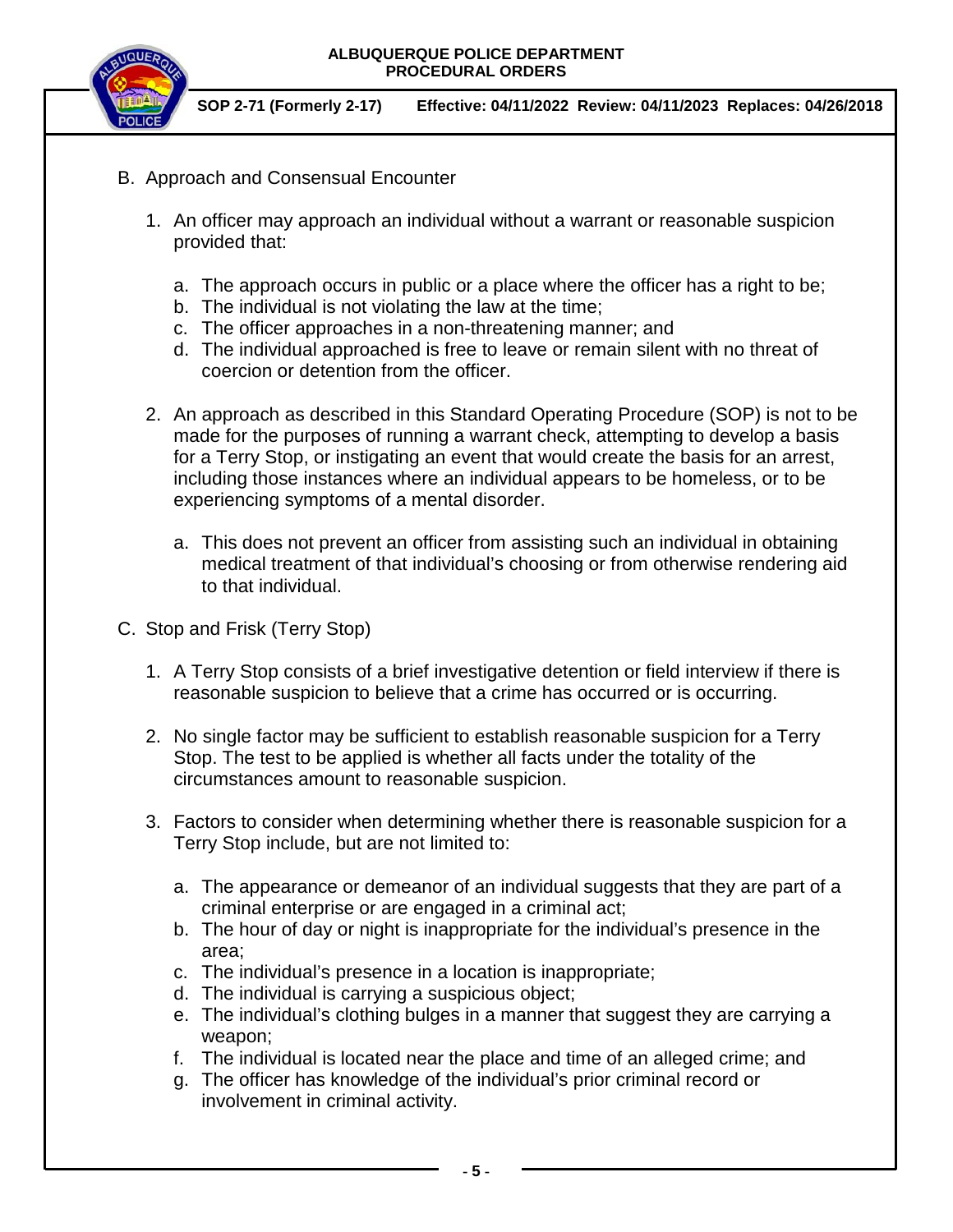

**SOP 2-71 (Formerly 2-17) Effective: 04/11/2022 Review: 04/11/2023 Replaces: 04/26/2018**

- 4. A Terry Frisk or a pat-down may be conducted if there is reasonable suspicion to believe that individual is armed and dangerous.
- 5. A Terry Frisk consists of a pat-down of an individual's outer garments if, based on the officer's training and experience, the individual detained poses an immediate danger to the safety of sworn personnel or others. It is no more extensive than what is necessary to remove the immediate danger.
	- a. No single factor may be sufficient to establish reasonable suspicion for a Terry Frisk. The test to be applied is whether all facts under the totality of the circumstances amount to reasonable suspicion.
	- b. Factors to consider when determining whether there is reasonable suspicion to believe that an individual is armed and dangerous for a pat-down may include the following but are not limited to:
		- i. The type of crime suspected, particularly in crimes of violence where the use or threat of deadly weapons is involved;
		- ii. The appearance and demeanor of the individual such as nervousness, shaking, failure to make eye contact, or other behaviors that are not cultural;
		- iii. Visual indications that suggest the individual is carrying a firearm or other weapon;
		- iv. When more than one individual must be handled by a single officer;
		- v. The hour of the day and the location or neighborhood where the stop takes place;
		- vi. Prior knowledge of the individual's past use of force and/or a propensity to carry a firearm or other weapons; and
		- vii. The age and gender of the individual. Whenever possible, pat-down searches should be performed by sworn personnel of the same sex.
		- viii.For crimes that have been recognized by the courts to be inherently dangerous and have been supported by case law (refer to *State v. Almanzar* and *State v. Cobbs*).
	- c. Sworn personnel shall document their reasonable suspicion in the Computer-Aided Dispatch (CAD) system or a Uniform Incident Report.
- 6. Sworn personnel may request a voluntary statement, verbal or written, giving the officer permission to search the individual and the vehicle consistent with this SOP.
- D. Road Block **N/A**

Sworn personnel shall refer to SOP Roadblocks and Checkpoints for sanction classifications and additional duties.

- E. Vehicle Inventory Search
	- 1. When Department personnel request that a vehicle is towed under state law or City ordinance, an inventory search of the vehicle shall be conducted to protect an individual's property, the officer, and others, as well as the Department from claims of lost or damaged property resulting from the seizure of the vehicle or items.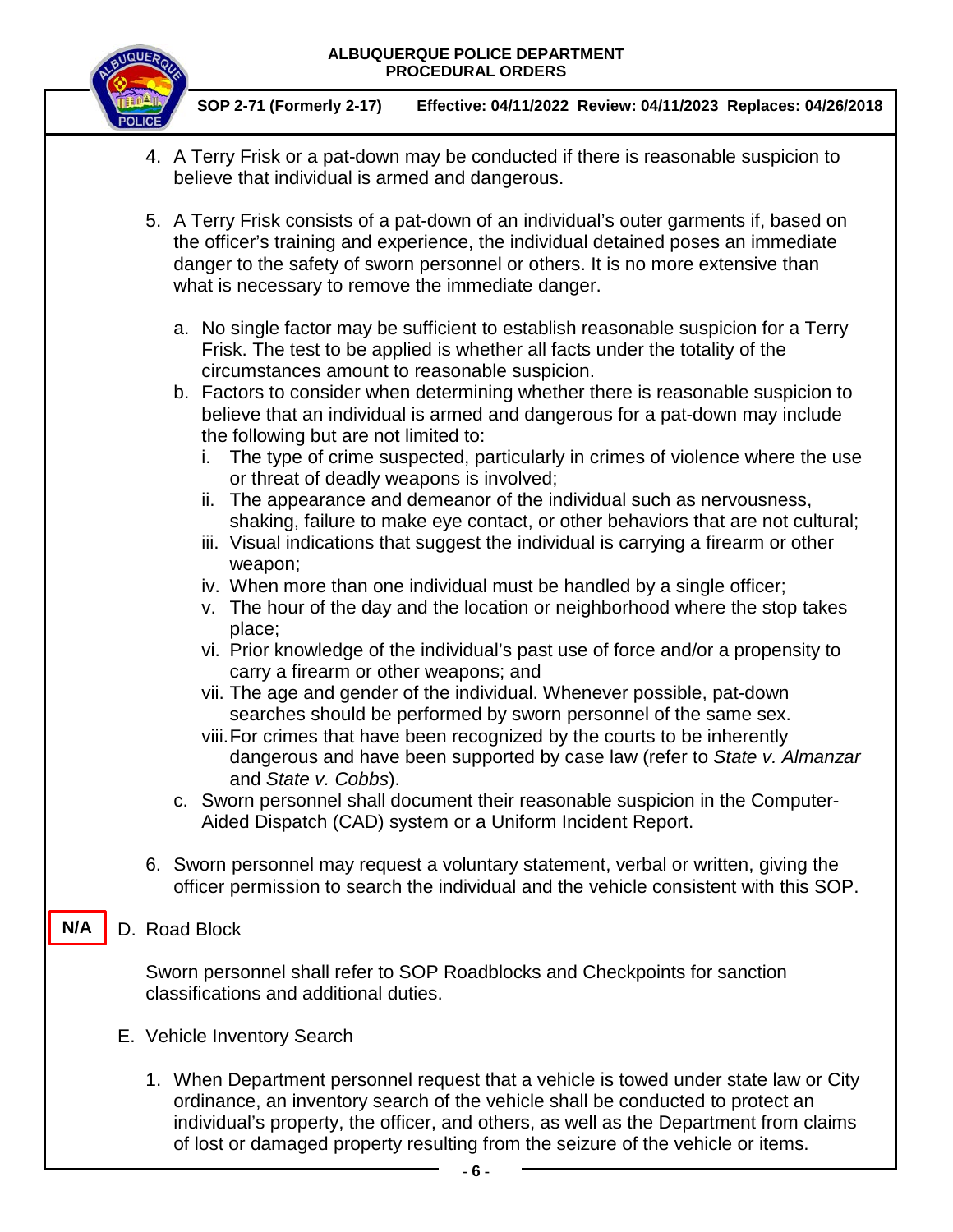

**SOP 2-71 (Formerly 2-17) Effective: 04/11/2022 Review: 04/11/2023 Replaces: 04/26/2018**

Sworn personnel shall use the following criteria when an inventory search is conducted:

- a. The vehicle(s) must be in lawful police custody;
- b. The tow must be reasonable and conducted in good faith;
- c. It shall be conducted by sworn personnel or Police Service Aides (PSA) consistent with their training and Department SOP(s);
- d. Inventory searches shall be conducted at or near the time the vehicle was lawfully placed within police custody, and include the entire passenger compartment, glove box, trunk, and containers without damaging the property. Containers found during an inventory search of a vehicle can be opened if accomplished without damage to the container and the search is consistent with Department SOP; and
- e. An inventory search shall be documented and become part of the Uniform Incident Report.
	- i. If the vehicle is towed, an inventory search shall be conducted and shall be documented on the Tow-In Report.
- F. Vehicle Searches Under the Automobile Exception
	- 1. Warrantless search of a vehicle under the automobile exception requires:
		- a. An articulable legal justification for stopping the vehicle;
		- b. There be a reasonable basis for believing an automobile will be moved or its search will be compromised by delay in getting a warrant. Otherwise, a warrant is required before searching the vehicle;
		- c. Probable cause to believe that the vehicle contains contraband or evidence of a crime;
		- d. The officer can articulate exigent circumstances requiring swift action to prevent immediate loss or destruction of evidence;
		- e. The scope of a warrantless search shall be limited to the areas where there is probable cause to believe the evidence could be located;
			- i. If probable cause exists that the vehicle is being used to harbor an individual, the officer cannot search anywhere within the vehicle that an individual could not hide, i.e., under the seat, within the glove box, etc.
			- ii. If probable cause exists that a weapon that poses an immediate danger to sworn personnel or others, is within the vehicle, and the weapon may be accessible to the occupants, including removed occupants of the vehicle, the officer may search any area where the weapon may be obtained by the individuals and seize the weapon for the duration of the encounter.
		- f. After a lawful stop of a vehicle, an officer may conduct a plain view inspection of the vehicle without entering it to rule out any exigent circumstances or request a voluntary statement, verbal or written, giving the officer permission to search the vehicle consistent with this SOP; and
		- g. If an officer can remove individuals and seal the vehicle for a subsequent search warrant, there is no exigency permitting a warrantless search.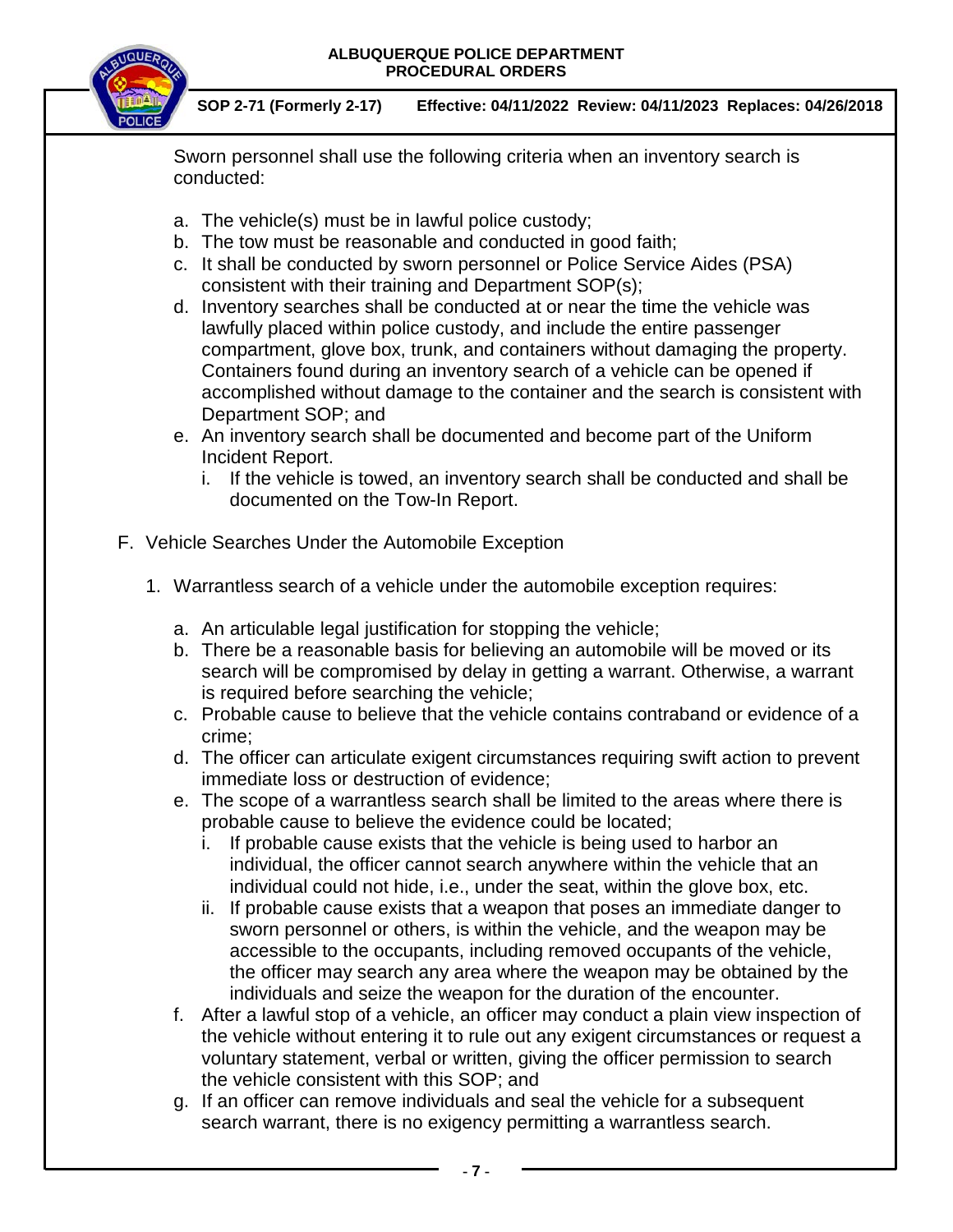

**SOP 2-71 (Formerly 2-17) Effective: 04/11/2022 Review: 04/11/2023 Replaces: 04/26/2018**

- G. Search Incident to Lawful Arrest
	- 1. A warrantless search can be conducted pursuant to a lawful arrest. Such a search shall be conducted during or very near the time and place of the arrest and shall be limited in scope to:
		- a. Searching the arrested individual and any containers discovered on their person, or within the arrested individual's control if the officer has reason to believe the containers belong to or were used by the arrested individual;
		- b. Searching the immediate area within the individual's control and from which the individual could gain possession of a weapon or evidence; and
		- c. Searching the interior of the vehicle excluding the trunk, glove box, or any containers found in the vehicle if an individual is removed from a vehicle and placed under arrest. Any containers found on the arrestee can be searched.
- H. Other Situations Involving Search and Seizure without a Warrant
	- 1. Plain View
		- a. Under the plain view exception to the warrant requirement, items may be seized without a warrant if sworn personnel were lawfully positioned when the evidence was observed, and the incriminating nature of the evidence was immediately apparent, such that sworn personnel have probable cause to believe that the article seized was evidence of a crime.
			- i. If sworn personnel observe evidence of a crime or contraband from outside of an area protected by an expectation of privacy, such as a residence or vehicle, sworn personnel should obtain a warrant to search the area and seize the contraband or evidence.
			- ii. If sworn personnel are lawfully inside a residence when they observe contraband or evidence of a crime, sworn personnel may seize the contraband or evidence.
			- iii. Sworn personnel must be able to see the evidence or contraband without moving items.
			- iv. The incriminating nature of the evidence must be apparent from its outward appearance.
	- 2. Abandonment
		- a. An individual who abandons property does not retain an expectation of privacy of that property as long as the abandonment was voluntary and not coerced by an illegal search or seizure.
			- i. When an individual sees an officer and discards contraband or evidence, sworn personnel may seize it.
			- ii. When an individual claims an item is not theirs and no owner is apparent, it is abandoned and may be seized and searched.
	- 3. Open Fields and Curtilage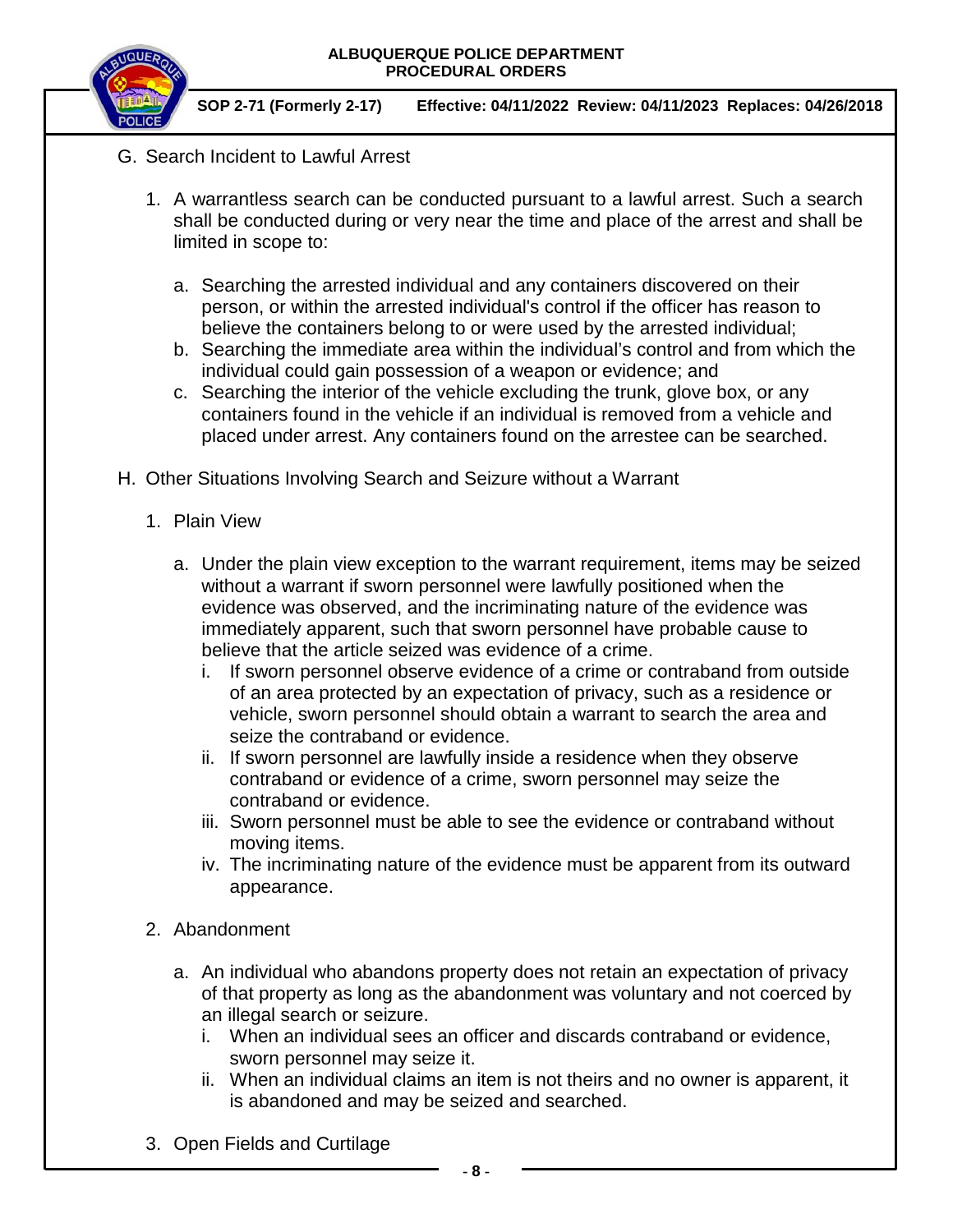

**SOP 2-71 (Formerly 2-17) Effective: 04/11/2022 Review: 04/11/2023 Replaces: 04/26/2018**

- a. Open fields surrounding a residence are not constitutionally protected from a warrantless search or seizure.
- b. The curtilage surrounding a residence is constitutionally protected from a warrantless search and seizure.
- c. Factors to consider when determining whether a specific location is within the curtilage of a residence:
	- i. The proximity of the location to the residence;
	- ii. Whether the same enclosure surrounding the residence also encloses the location;
	- iii. The uses of the location; and
	- iv. The steps taken to protect the location from observation by passersby.
- 4. Hot Pursuit
	- a. The hot pursuit doctrine permits warrantless entries of premises when individuals have fled the officer. Sworn personnel must have probable cause to believe the individual they are pursuing has committed an act of domestic violence or a felony and they have reasonable grounds to believe that:
		- i. The individual sought is on the premises they wish to enter;
		- ii. The individual sought will escape or harm someone, or destroy evidence unless a warrantless entry is made; and
		- iii. The pursuit must be immediate and continuous from the time of the crime or the time the known felon is spotted in plain view outside the premises.
- 5. Consent
	- a. Sworn personnel may request an individual's consent to search that individual.
	- b. Sworn personnel may request an individual's consent to search property provided that the individual has authority to give consent.
		- i. An individual has actual authority to consent to search property when the individual has access to the property, and when the individual exercises control over the property.
		- ii. An individual cannot consent to a search of an area if they do not have access and control over that area. Common examples of people who may not consent to a search include:
			- 1. A motel operator who has rented a room for the night;
			- 2. A landlord who does not have permission to use the tenant's property;
			- 3. A parent of an adult child who does not have access and control of the adult child's room; and
			- 4. An overnight guest in a house that belongs to someone else.
		- iii. If multiple people have common authority over property, and one objects, then sworn personnel shall not conduct a search based on consent.
		- iv. Consent to search can apply to real property, as well as containers, personal property, such as a backpack, a brief case, or a purse.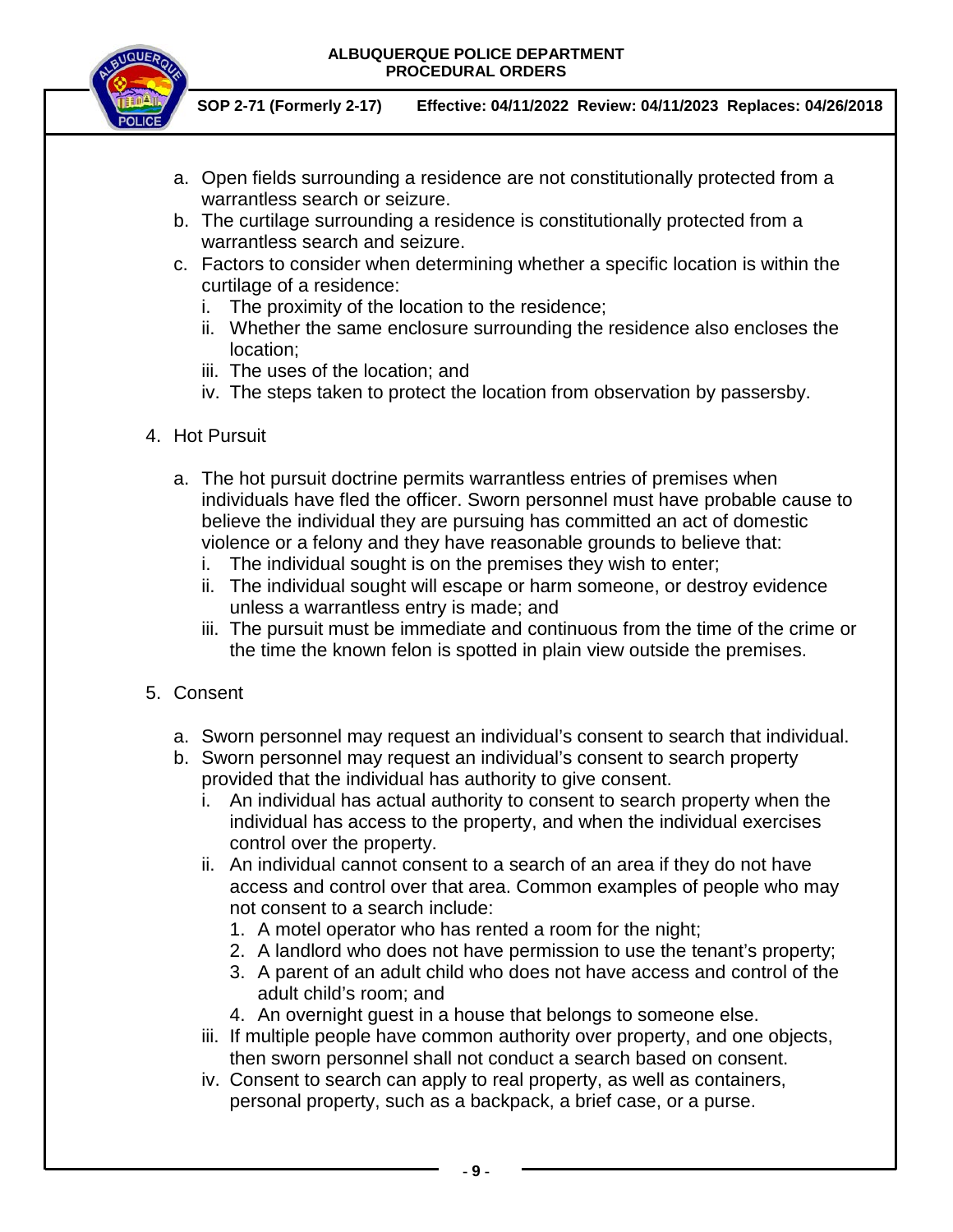